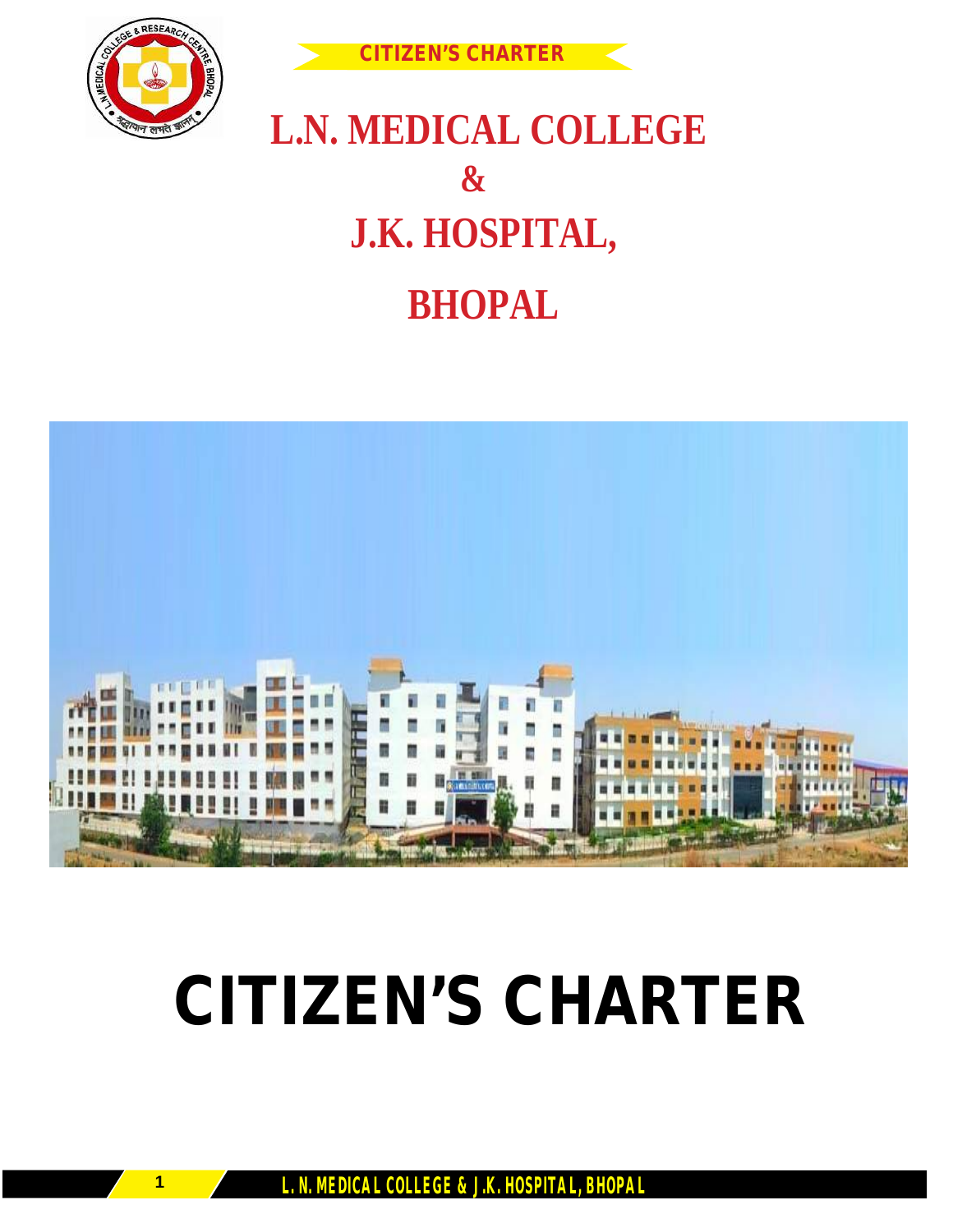

*CITIZEN* **CITIZEN'S***'***CHARTER** *S CHARTER*



 **BUILDING OF J.K. HOSPITAL**



**BUILDING OF L.N. MEDICAL COLLEGE**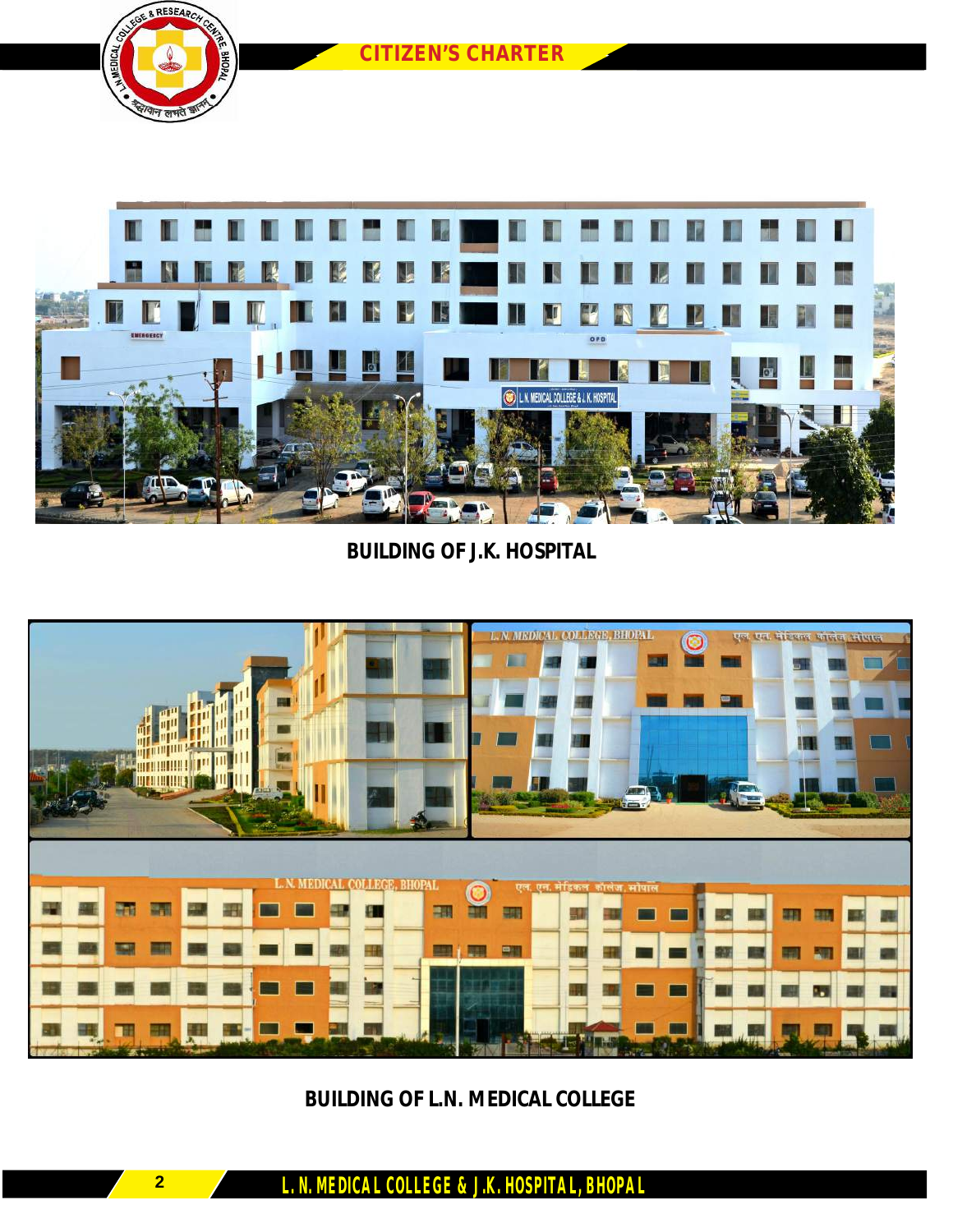

L.N. Medical College & J.K. Hospital, Bhopal continues to

provide dedicated patient care and endeavours to improve its services on a constant ongoing basis. We strive to provide:

- Total dedication to understanding and fulfilling patient's need;
- Total devotion to providing efficient and reliable patient care services;
- Efficient prompt and courteous service with dedication to integrity and fairness;
- $\triangleleft$  Motivating the patient for helping themselves as well as the Institute to serve them better;
- \* Total commitment to providing challenging and rewarding career for every employee;
- Transparency of functioning.
- $\triangle$  Periodic & regular monitoring of functioning.

# HEALTHCARE WITH A HEART:

◆ Our founder, Shri J.N.Chouksey, envisioned creating a not forprofit top hospital in Bhopal, Madhya Pradesh, India where the poor could have access to advanced medical care in an atmosphere of love and compassion.

# ABOUT L.N. MEDICAL COLLEGE & J.K. HOSPITAL



L.N. Medical College & J.K. Hospital brings together a dedicated team of physicians, nurses, and other healthcare professionals to provide the highest standards of medical treatment.

Our extensive infrastructure comprises of 12 modern operating theatres, 740 beds, including comprehensively equipped intensive care beds.

# **OBJECTIVE**

This Citizen's Charter is an expression of our commitment towards improving our services offered to make them more efficient and responsive and at the same time making our working more transparent to our valued patients. This Citizen's Charter is an attempt to bring the institute closer to its patients in the society. This Charter is made to provide a framework, which enables our users to know:

- $\triangleright$  What services are available in this institute?
- $\triangleright$  The quality of services they are entitled to.
- The means through which complaints regarding denial or poor quality of service will be redressed.

# MISSION

Impart knowledge & skills to students by good faculty, infrastructure, technology and collaborating teaching and research. The institute's mission is to provide outstanding and affordable medical care in a patient friendly environment and in a spirit of compassion to all.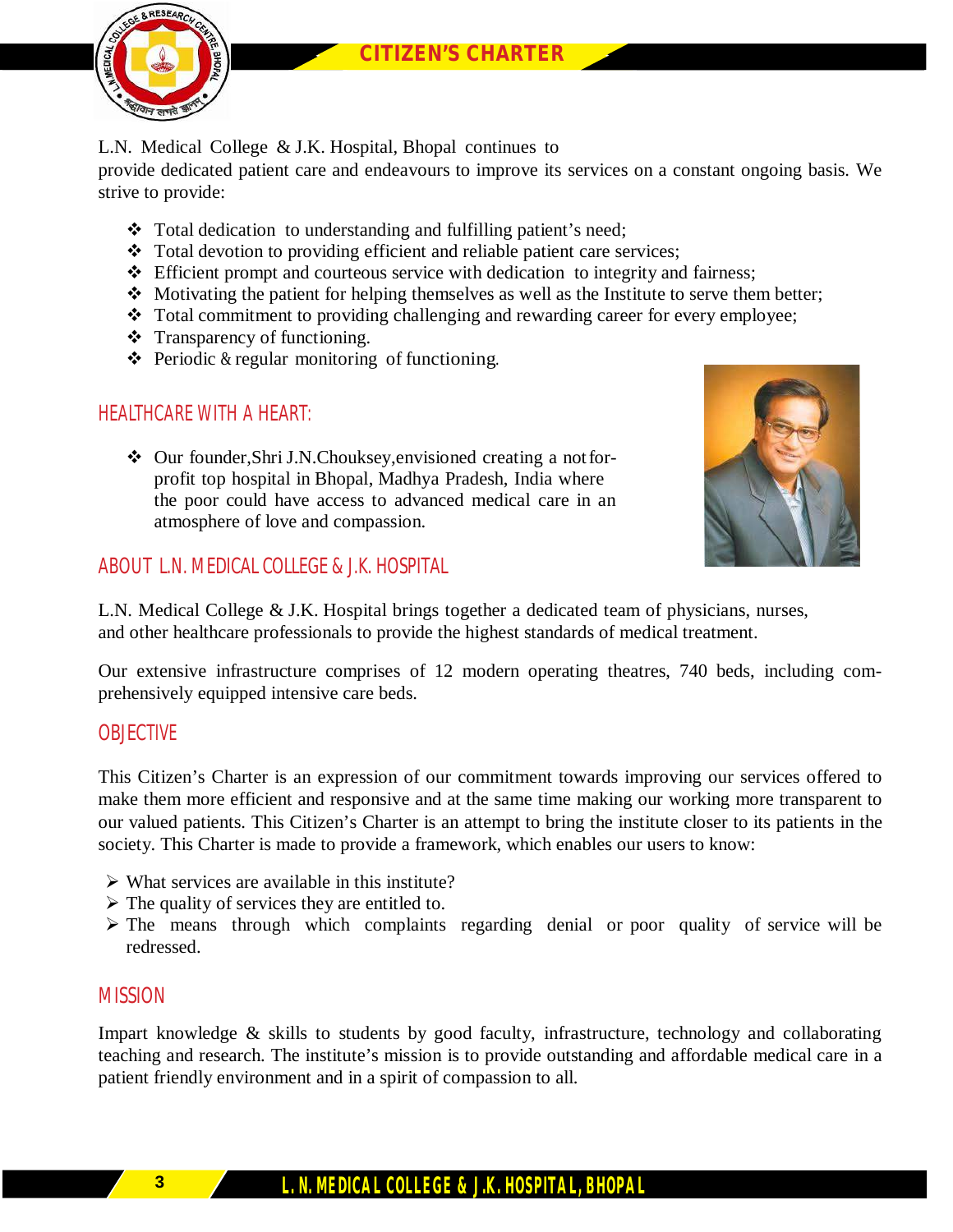

# **VISSION**

To be recognized as Premier Institute of excellence providing quality education, research and healthcare facilities to the population.

# LOCATION

J.K. Hospital is located at J.K. TOWN C SECTOR SARVADHARAM KOLAR ROAD, BHOPAL

# CONTACT US

L.N Medical College & Research Centre Pin Code – 462042, Madhya Pradesh, India J.K. Hospital is located at J.K. TOWN C SECTOR SARVADHARAM KOLAR ROAD, BHOPAL Phone: 0755-4049666 Email: [hospital@LNCTU.ac.in](mailto:principal.tmmcrc@tmu.ac.in) 

Visit us at: [www.LNCTU.a](http://www.tmu.ac.in)c.in

# STAFF UNIFORM

Doctors wear white aprons and nurses are in uniform. All staff wears a badge or an identification card of L.N. Medical College & J.K. Hospital, Bhopal

# ENQUIRIES

- Ѱ Location guide map is available and directional signboards are fixed in each floor.
- Ѱ Enquiries counter exist at the reception (main entrance)
- Ѱ Telephone nos of central enquiry 77709 77702
- Ѱ Public Relation officer helps the patient at the OPD entrance.
- Ѱ Hospital enquiry hotline works round the clock. Its phone no: is 77709 77702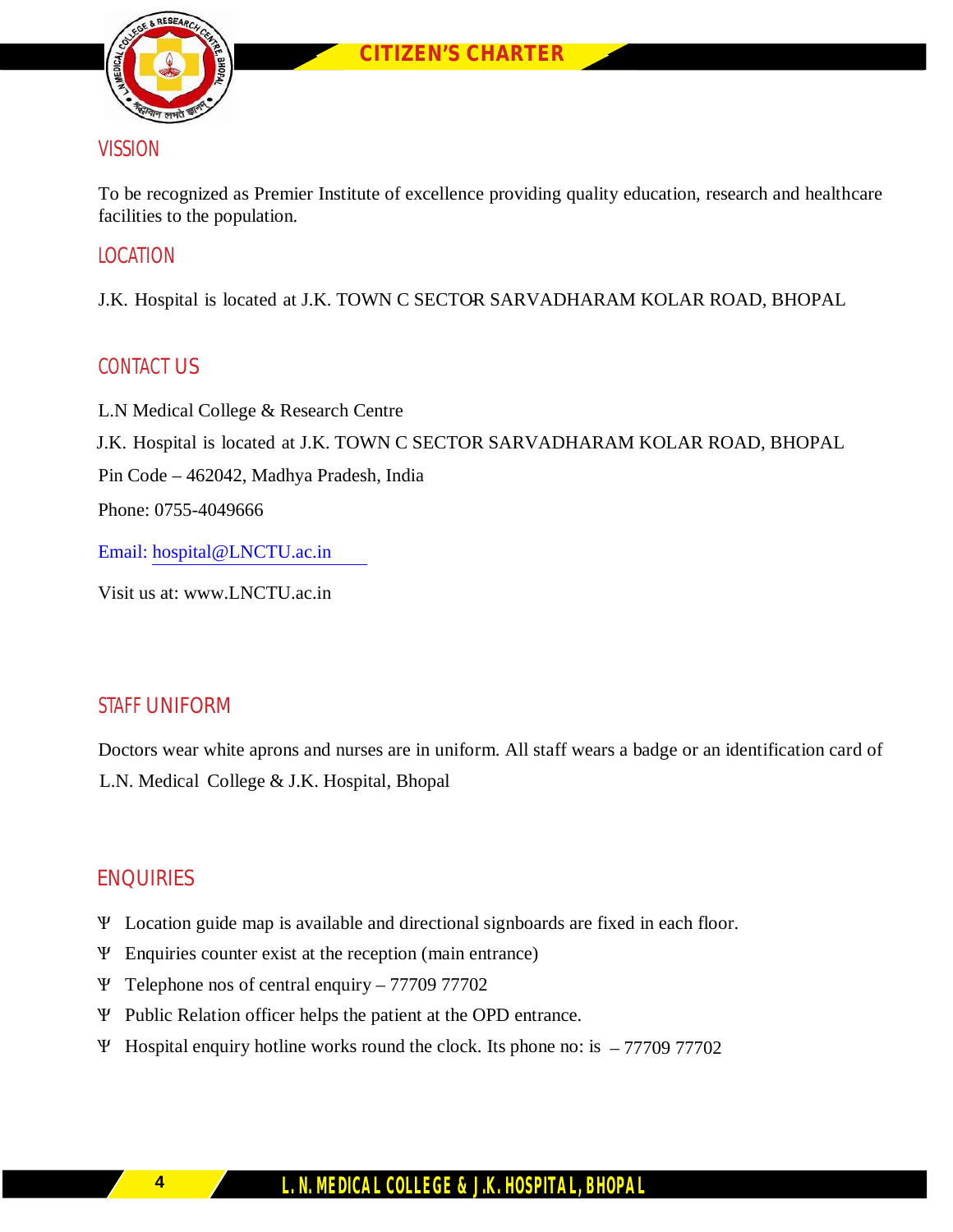

# CASUALTY AND EMERGENCY SERVICES:

- The casualty functions round the clock all days.
- Casualty direct no: 0755-4087071
- Casualty Medical officer and resident Doctors are available 24 hrs all days.
- Duty Doctors are available on call round the clock in all specialties.
- Emergency Cases are attended promptly.
- All the items required are made available during mass casualties.
- In serious cases, priority is given to treatment/ management than paper work like registration and medico-legal cases. The decision rests with the treating doctor.
- Emergency operation theatre is maintained on a regular basis to ensure that it is usable all times.



# AMBULANCE SERVICES

- The hospital has a fleet of fully equipped ambulances.
- A team of trained and dedicated medical professionals, Emergency Technicians, Nursing personnel and trained drivers are always ready to handle all eventualities round the clock.
- The Ambulance services are available for transportation of patients to Teerthaker Mahaveer Hospital, Moradabad.
- This facility is available 24 hours a day, on all days.

# OUTPATIENT DEPARTMENTS:



- Timings: 9AM to 4PM.
- Every outpatient seeking treatment at the hospital is registered prior to the consultation.
- A case sheet is prepared for recording history, symptoms, diagnosis and treatment being provided.
- For every new patient a Unique MRD number will be generated.
- If you have been registered previously, kindly quote your Medical Record Number, while taking an appointment.
- Appointment patients will be given a preference. Only emergency walk-in can be seen out of turn
- Payments for all specialties can be made at the Billing Counter.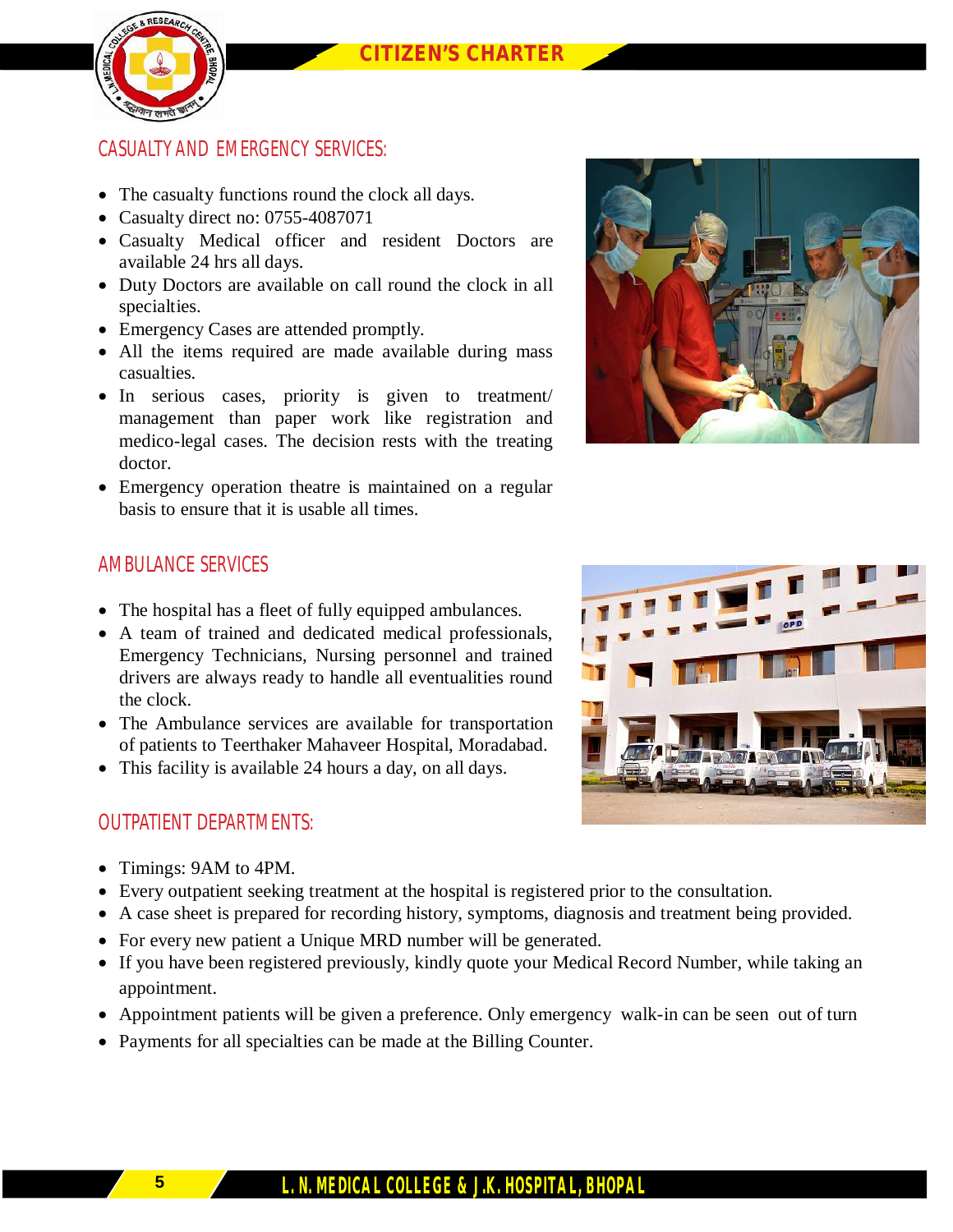

# *CITIZEN* **CITIZEN'S***'***CHARTER** *S CHARTER*

# Departments:

- $\checkmark$  General Surgery
- $\checkmark$  Orthopaedics
- $\checkmark$  Opthalmology
- $\checkmark$  Otorhinology(ENT)
- $\checkmark$  Obstetrics & Gynaecology
- $\checkmark$  Anaesthesia
- $\checkmark$  Radiology
- $\checkmark$  Paediatrics
- $\checkmark$  General Medicine
- $\checkmark$  Psychiatry
- $\checkmark$  Dermatology
- $\checkmark$  TB & Chest

# Super-specialties:

- $\checkmark$  Paediatric Surgery
- $\checkmark$  Neurology
- $\checkmark$  Urology
- $\checkmark$  Cardiology
- Cardiothorasic Vascular Surgery
- $\checkmark$  Cancer detection
- $\checkmark$  Gasteroenterology
- $\checkmark$  Joint Replacement

# **LABORATORY SERVICES**

- 1. Biochemistry
- 2. Blood Bank
- 3. Hematology
- 4. Histopathology
- 5. Cytology
- 6. Metabolic Research
- 7. Microbiology
- 8. Molecular Biology
- 9. Serology

### **ROUTINE INVESTIGATIONS:**

- All working days & Sundays.
- Holidays closed.







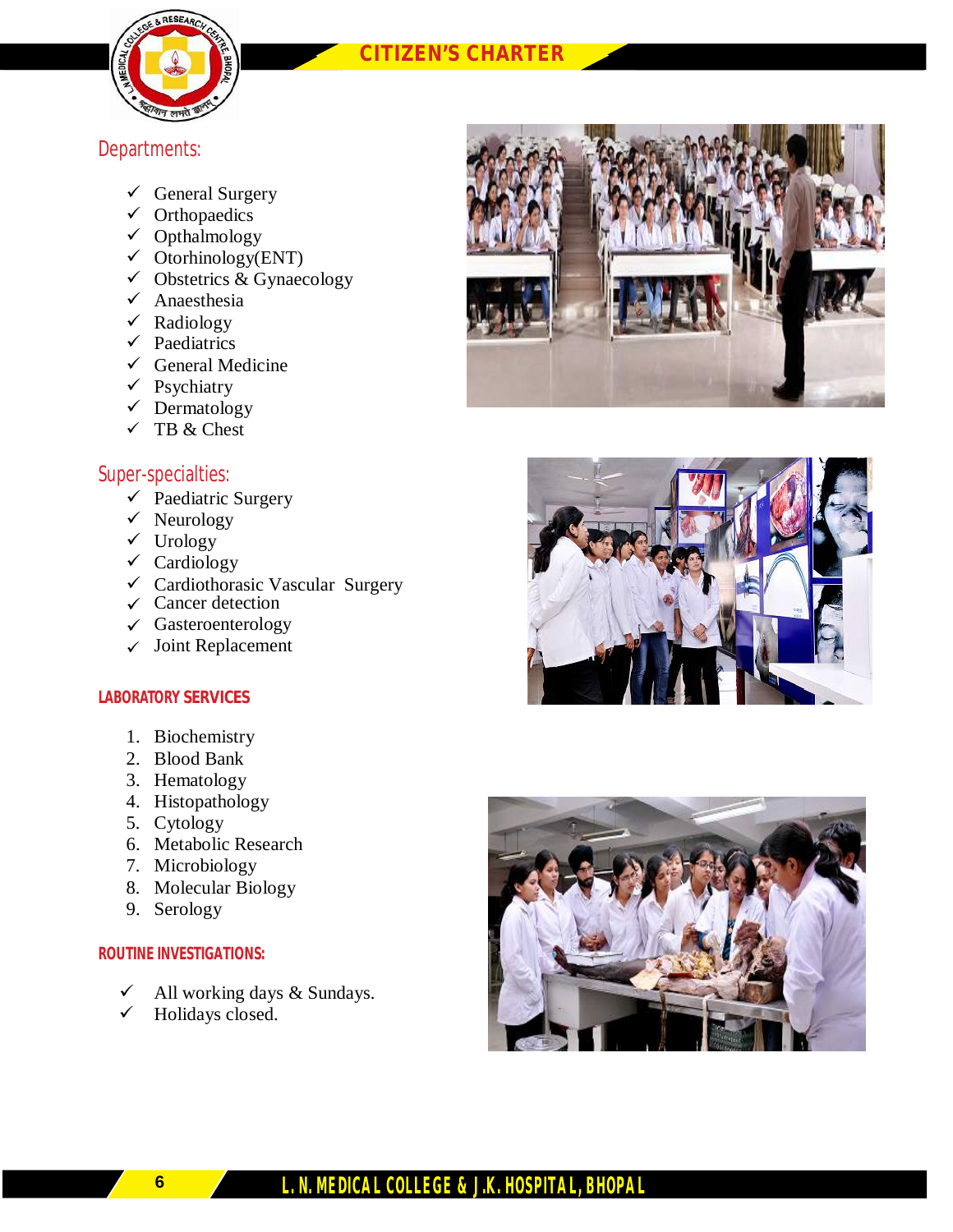

### **COLLECTION OF SPECIMENS**

- $\checkmark$  All Days & Sundays 24x7.
- $\checkmark$  Not closed on Holidays
- $\checkmark$  Reliability and promptness of laboratory results is ensured as tests are done by automatic machines.
- Reports are made available within the shortest possible time, which will be specified

### **BLOOD BANK**

- $\checkmark$  Open for 24 hours and caters to external request also
- A licensed blood bank is available in the hospital to cater to the requirements of the patients
- $\checkmark$  All blood is tested for HIV, HBV and HCV, VDRL, In addition.

### . **EQUIPMENTAND FACILITIES:**

This hospital has the following services available:

- CATHLAB
- $\times$  EEG.
- $\times$  ECG
- $\checkmark$  CRITICAL CARE UNIT
- PHYSIOTHERAPY AND OCCUPATIONAL THERAPY UNIT
- DIALYSIS UNIT
- 128 SLICE CT Scanner
- $\times$  1.5 Tesla MRI SCAN
- $\checkmark$  X-RAY
- $\checkmark$  NEONATAL INTENSIVE

### CARE UNIT

- $\checkmark$  Charges for various tests are negligible. For poor patients, the concerned Sr. Medical Administrator along with the in charge of Patient Service Department can waive off the charges.
- $\checkmark$  If any major/essential equipment is out of order, information regarding the same is conveyed to all departments through inter office notification on Internet.
- $\checkmark$  Indications of alternate arrangements are given wherever possible.
- $\checkmark$  The likely date of recommissioning of the equipment will also be displayed.

### **DURING YOUR STAY**

- We hope this information helps you to prepare for your stay as an inpatient at L.N. Medical college  $\&$ J.K. Hospital.
- A skilled team of personnel some of the working behind the scenes will hopefully make your stay comfortable and pleasant



**7**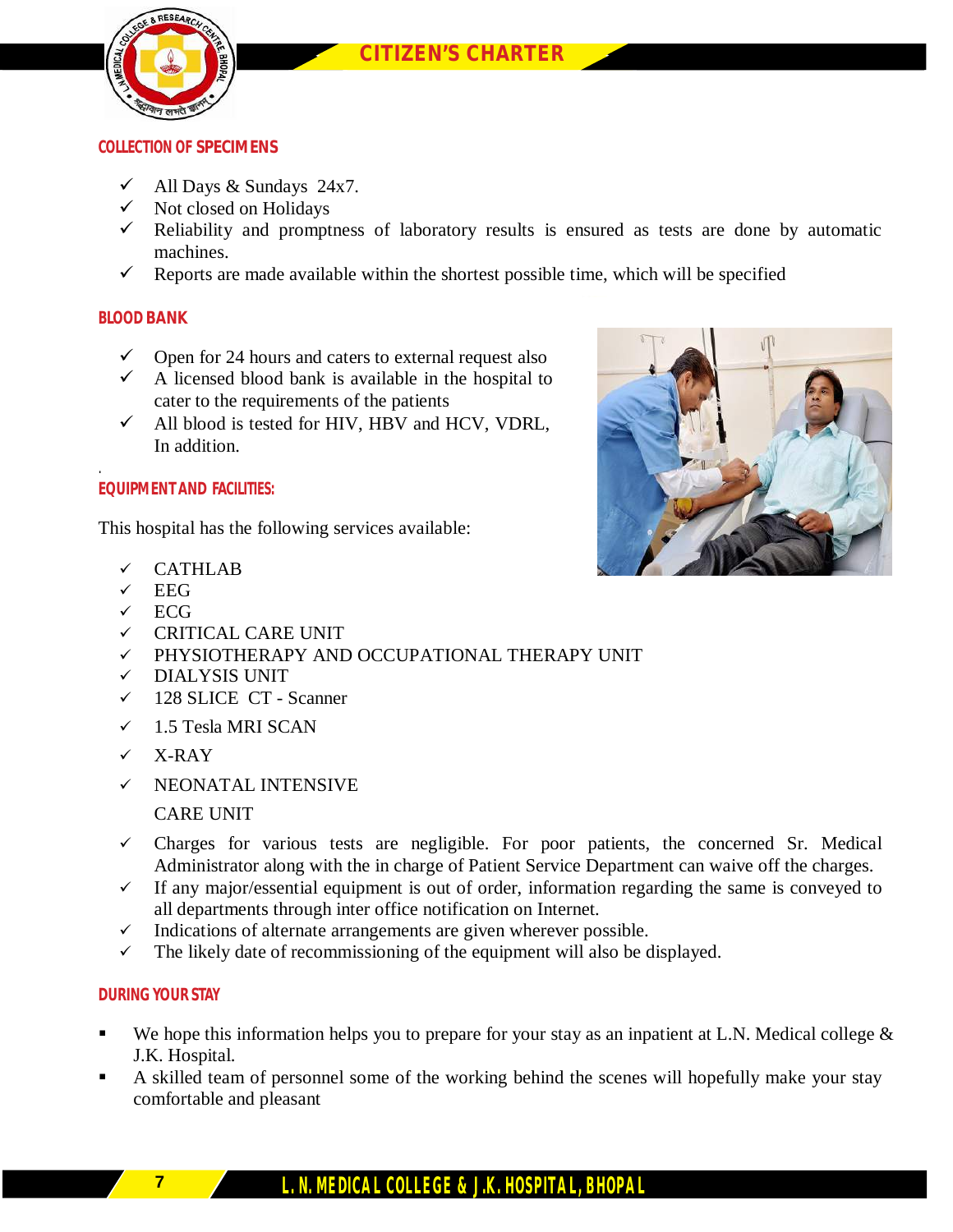

### **CATEGORY OF ACCOMMODATION.**

- $\triangleright$  Deluxe Room: L.N. Medical College & J.K. Hospital deluxe room comprises of air conditioned room with television, telephone, refrigerator, sofa set, mechanized patient's cot, wardrobe and a dining table.
- A/C Single Room: This is an individual air-Conditioned room with attached washroom. The Room provides Tele- vision, telephone, sofa set and an attendant couch.
- Semi-Private Room: Room with two beds separated by a screen and has a common washroom. The room is also provided with television, telephone, and a couch.
- General Ward.

### **TPA AND CASHLESS TRANSACTIONS**

- We entertain TPA and cashless transactions. L.N. Medical College  $& J.K.$  Hospital have got tie up with many TPA.
- Our computerized billing system will consolidate all charges for medicines/consumables/services availed by you during hospitalization.

### **MEDICINES & CONSUMABLES:**

 $\bullet$  Medicines and surgical consumables required for the treatment can be procured from the inhouse pharmacy. A general pharmacy is located in the hospital premises which functions 24x7.

### **HOUSEKEEPING & LINEN:**

 $\oplus$ Hospital provides linen to wear for all admitted patients. In case of any difficulty you may contact the sister in charge of the floor.

### **FOOD SERVICES**

### **Diet**

The hospital dietary department provides all meals for the patient. The Dietitian plans the diet based on the therapeutic needs. Our kitchen is well equipped to serve good balanced vegetarian meals. Dietician takes rounds of all patients and in consultation with treating physician and advice the therapeutic and nontherapeutic diet.

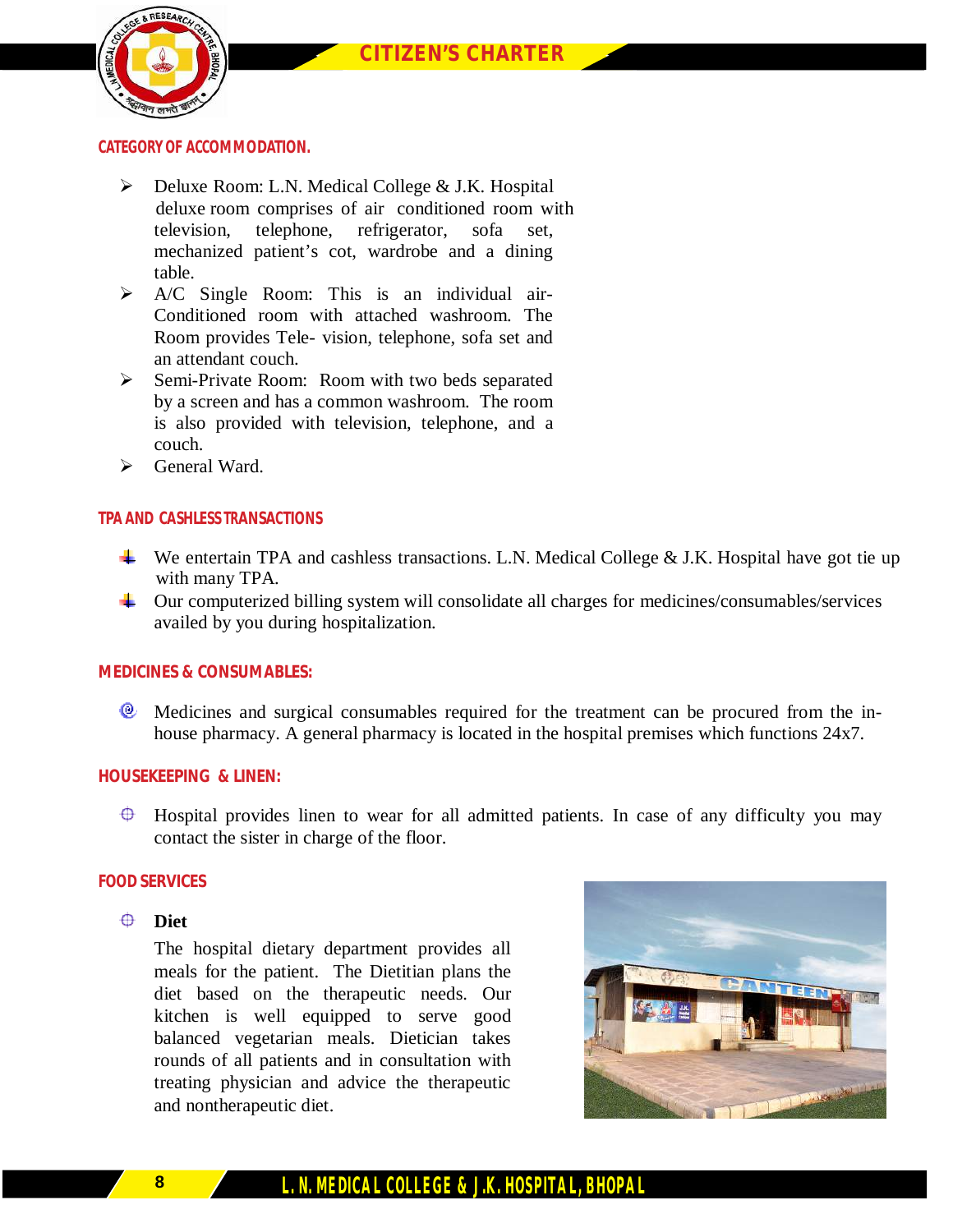

#### ⊕ **Cafeteria**

The cafeteria is open to visitors daily from 9:0 0 a.m. to 11:30 p.m. These 4 Cafeterias are located in different locations.

#### $\oplus$ **Canteen.**

L.N. Medical college & J.K. Hospital provides with canteen for visitors as well as for Staff. A Juice stall is located near main gate of the hospital.

# **BYSTANDER PASS**

# **Attendant:**

Patients require rest and we do our best to provide patients with a quiet, peaceful and tranquil environment .In order to achieve this we restrict the number of Attendants. Our infrastructure can support only one attendant per patient, but this may vary according to the category of the patient. Female by standers is a must for female patients.

By stander pass is issued from IP admission counter at the time of patient admission. Bystander can utilize this pass 4 times in a day.

#### $\bullet$ **Visiting hours:**

Visiting hours for the hospital are: 3.00 pm–6.00 pm

Please ensure that visitors adhere to the visiting hours only and that they are restricted to the absolute minimum.

# **OTHER SERVICES & FACILITIES:**

- Wheel Chairs and stretchers are available on request at any point from Patient Movement Service Department.
- Lifts are available for access to higher floors in each hospital building.
- There is a stand-by generator to cater to emergency services in case of breakdown of electricity.
- Public Telephone Booths are available at various locations in the hospitals.
- Adequate drinking water and toilet facilities are available.
- TV and telephone facilities are available for in-patients and also in all out patients waiting area

### **PRAYER HALL**

 Prayer hall Jainalay is located in the campus. Every evening Bhajans, Satsungs are carried out from evening 7.00 pm to 8.30 pm.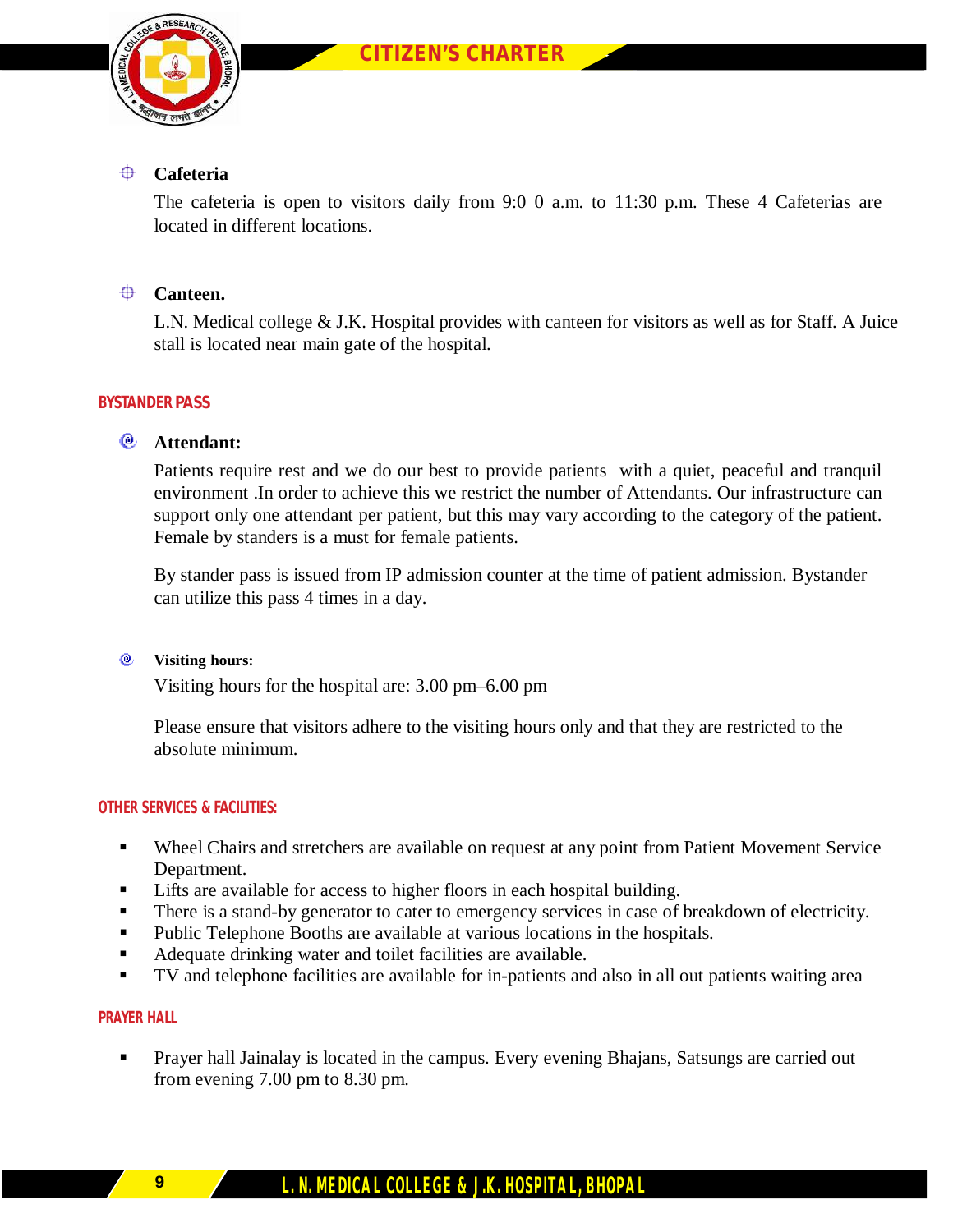

### **BANK & ATM**

The All Private  $\&$  National Bank has a branch near the hospital premises for the convenience of the patients, staff and for the community as a whole. 2 ATM Counters of Different National Bank are located in the campus.

### **GENERAL INFORMATION**

Medico legal cases:

 $\triangleright$  On admission of a medico legal case, the hospital has to mandatorily honor the rules of the Indian Govt. and informs the local police authorities.

Death Certificate:

If a patient expires in the hospital, a death certificate is issued to the family by the hospital to carry the body. The hospital sends the Death registration form & Medical Certificate of cause of death to the Moradabad Corporation. The family has to collect the final Death Certificate from the Moradabad Corporation office.

Embalming Services

Those bystanders who want to get embalming done, the facility is provided at Teerthaker Mahaveer Hospital. Except for MLC cases. This facility is also available for international patients. Embalming & Hermetic sealing Certificate provided by the Hospital Authorities.

Mortuary Services

Mortuary provides Refrigerated storage of deceased patients.

Birth certificate

Parents of the newborn will be issued birth certificates from the hospital as soon as they fill up the Birth report form for registration. This is made possible through the networking of the hospitals with the Moradabad corporation.

### **COMPREHENSIVE HEALTH CHECK UP**

 L.N. Medical College & J.K.Hospital have developed special health checkup programs that consist of detailed medical assessment and counseling on health awareness. Each package has been designed to study the functioning of all the vital organs in our body for any symptoms of major illness and also pinpoint potential areas of risk so as to prevent future health problems.

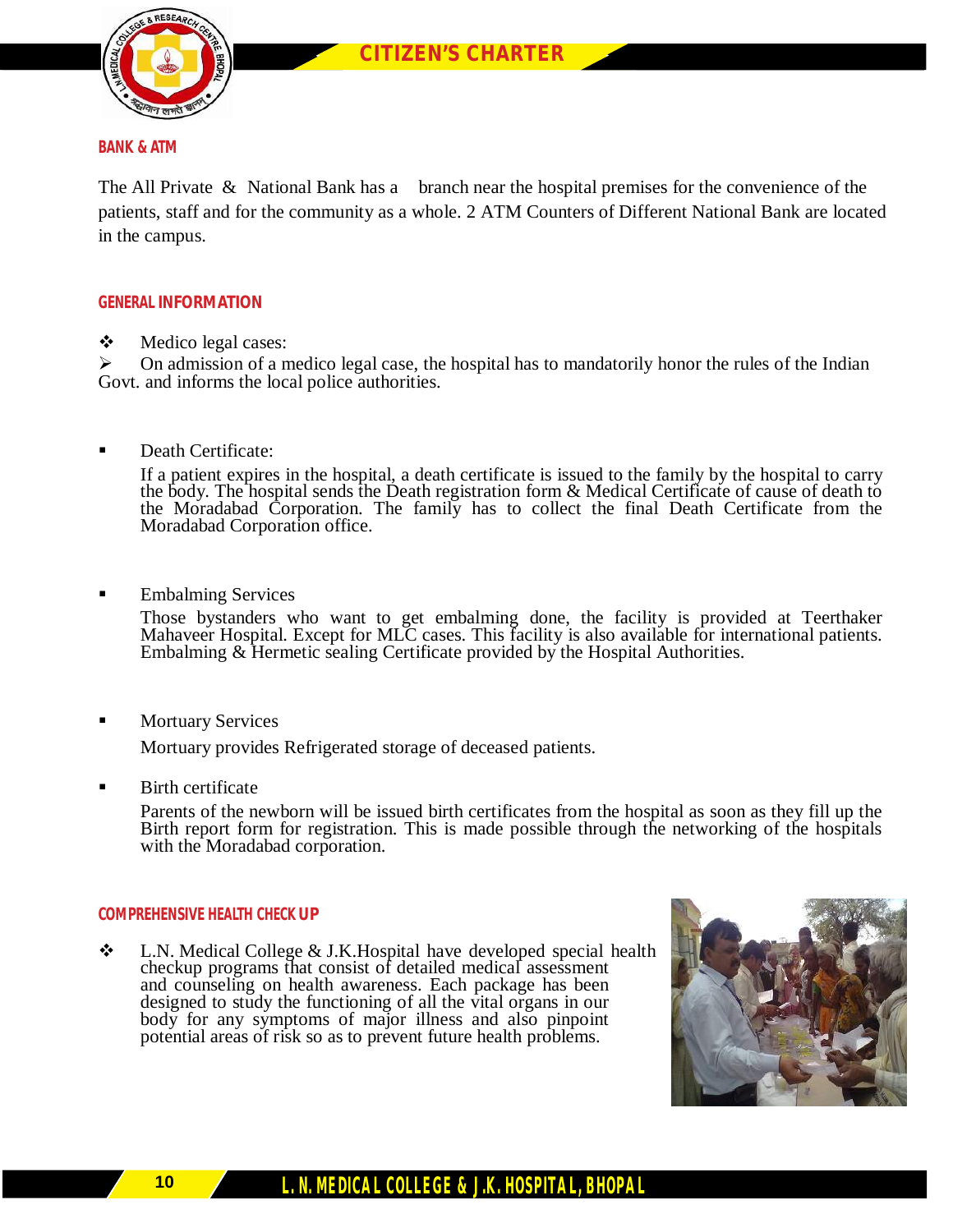

### **PACKAGES:**

- $\triangleright$  Basic Health Check
- $\triangleright$  Master Health Check
- $\triangleright$  Executive Health Check
- $\triangleright$  Diabetic Health Check
- $\triangleright$  Comprehensive Health Check
- $\triangleright$  Packages for Adolescents & Children-Life Style Clinic

### **EMPLOYEE HEALTH CHECKUP**

An employee health check up is carried out with all staff dealing with direct patient care.

### **DOOR-TO-DOOR SERVICE – PHARMACY**

₩. The clinical pharmacy department of Teerthaker Mahaveer Hospital is providing 24 hrs services to the patients. For the convenience of the patients, 12 counters have been set up in the hospital complex.

### **CATH LABS**

L.N. Medical College & J.K. Hospital Cath Lab is one of the busiest labs in India. Combined with the outstanding results achieved so far; the Cath Lab has played a role in catapulting the hospital to national prominence.

Our Cath Lab provides the following services:

- Diagnostic right and left heart catheterization and Angiography
- Coronary Angiography
- Coronary angioplasty and stenting
- Rotablation
- Carotid stenting
- **Endovascular stent grafting for aneurysm**
- **v** Valvuloplasty
- Device closure of abnormal vascular channels
- Endo-myocardial biopsy
- Intra-aortic balloon pump





# **L. N. MEDICAL COLLEGE & J.K. HOSPITAL, BHOPAL**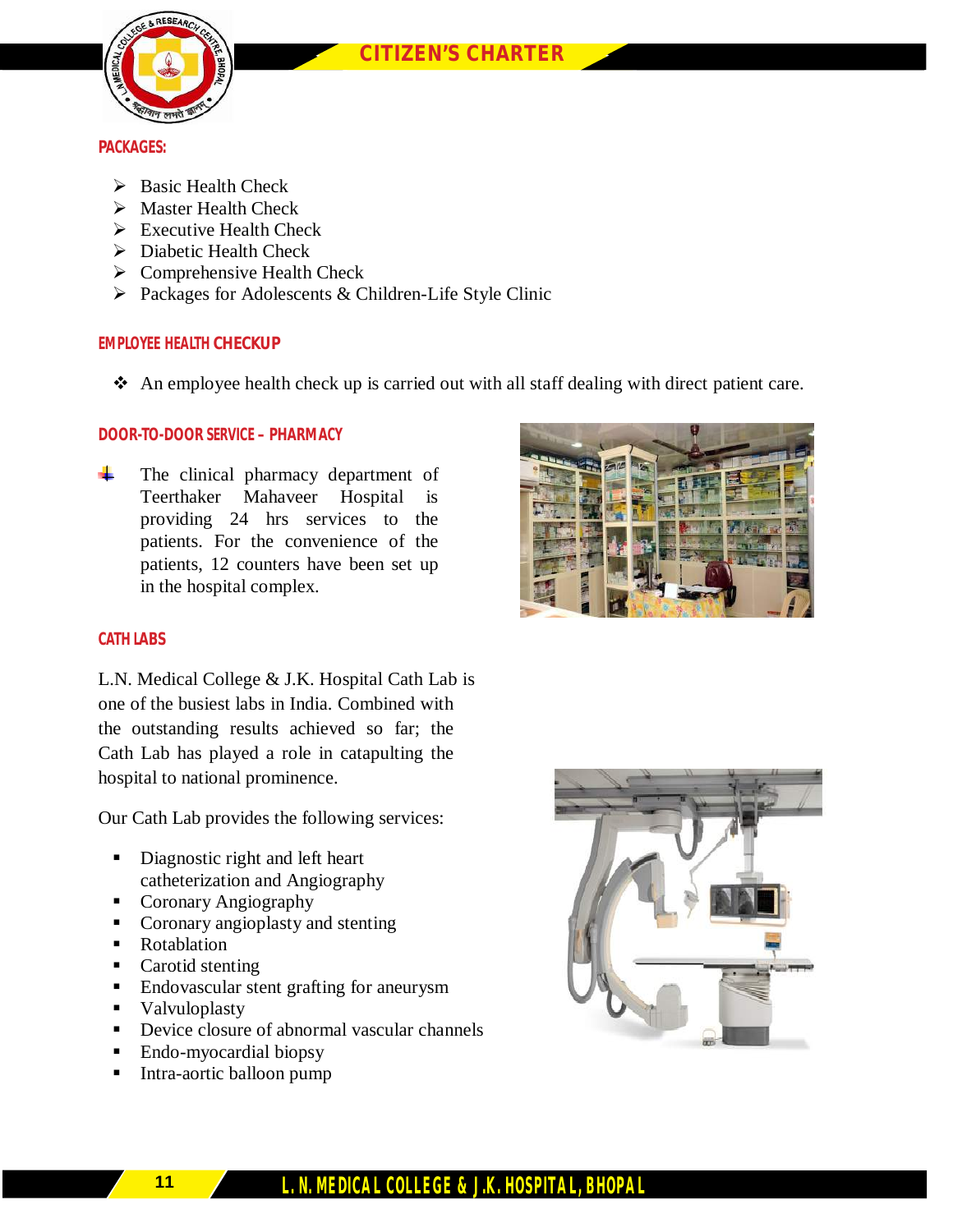

# INTERNATIONAL PATIENT - TOURISM

- International Patient Care at L.N. Medical College & J.K. Hospital is a complete service for international patients visiting the hospital.
- The International Healthcare Services team coordinates all aspects of patient visits to the hospital, including managing medical consultations, coordinating hospital admissions, accommodating special food requirements, and assisting with travel and hotel arrangements.
- Our exceptional medical expertise is matched by our commitment to provide personalized care.
- **From the patient's initial inquiries through their follow-up medical care back home, our** International Healthcare Services Team acts as a single point of contact.

# **UNIVERSITY**

- The LNCT University, founded by Shri Jai Narain Chouksey and established under section 2 of MPPUC Act, 2007 (No.17 of 2007) has main campuse at Kolar Road, Bhopal. The Medical College is situatiated in this campus.
- Educational programmes offered in future will be Medicine, Dentistry, Nursing, Pharmaceutical Sciences and Paramedical courses, both at graduate and postgraduate levels.

# UNDERGRADUATE & POST GRADUATE TRAINING PROGRAMME

### **POST GRADUATE TRAINING**

- **Anatomy**
- Physiology
- **Biochemistry**
- Pathology
- Pharmacology
- **Microbiology**
- **Community Medicine**

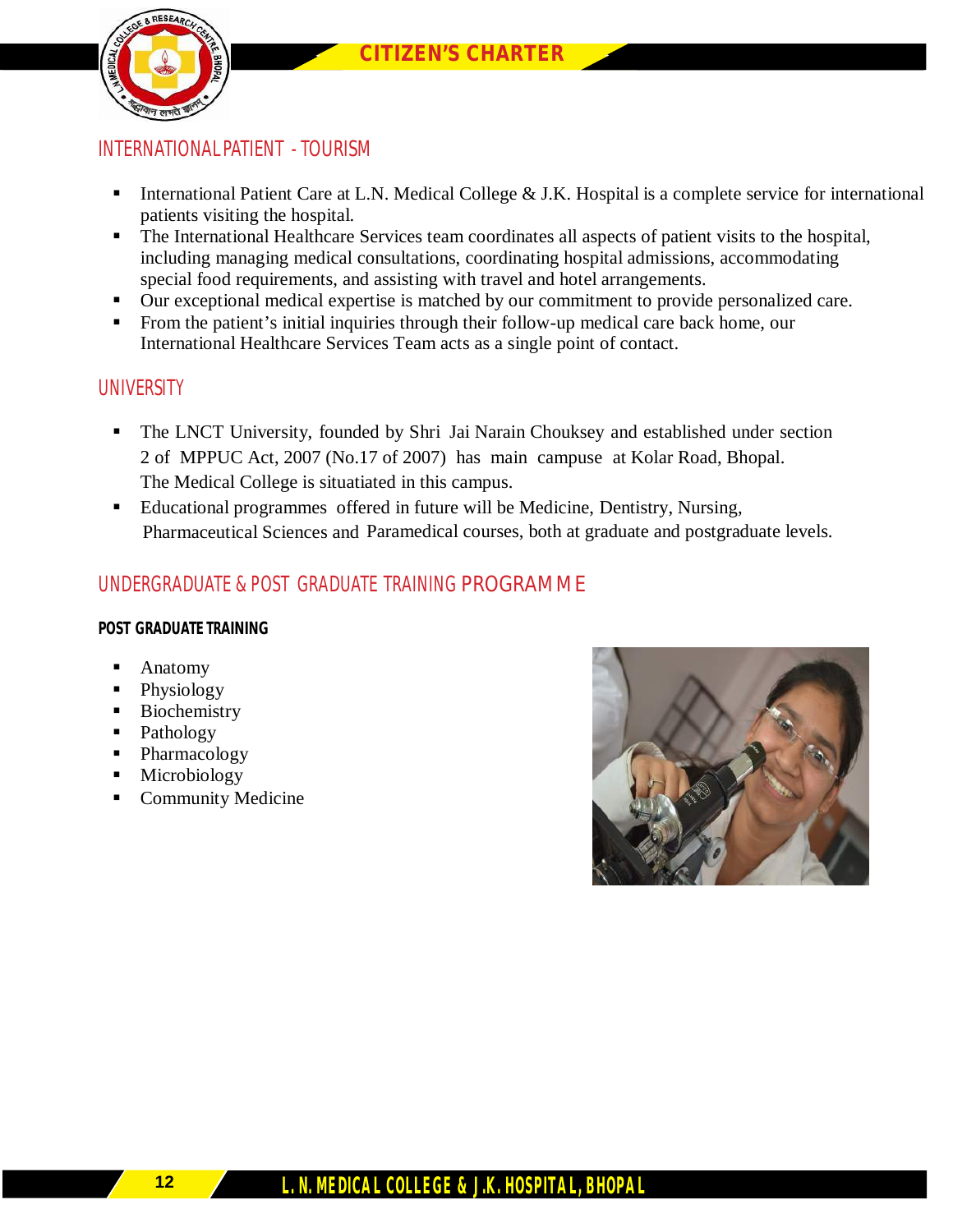

# UNDERGRADUATE TRAINING PROGRAMME

• MBBS





# COMPLAINTS AND GRIEVANCES:

- There will be occasions when our services will not be up to your expectations.
- Please do not hesitate to register your complaint. It will only help us serve you better.
- There is a redressal forum that functions in association with the Quality  $\&$ Standards Dept to attend to all grievances.
- Every grievance will be duly acknowledged.